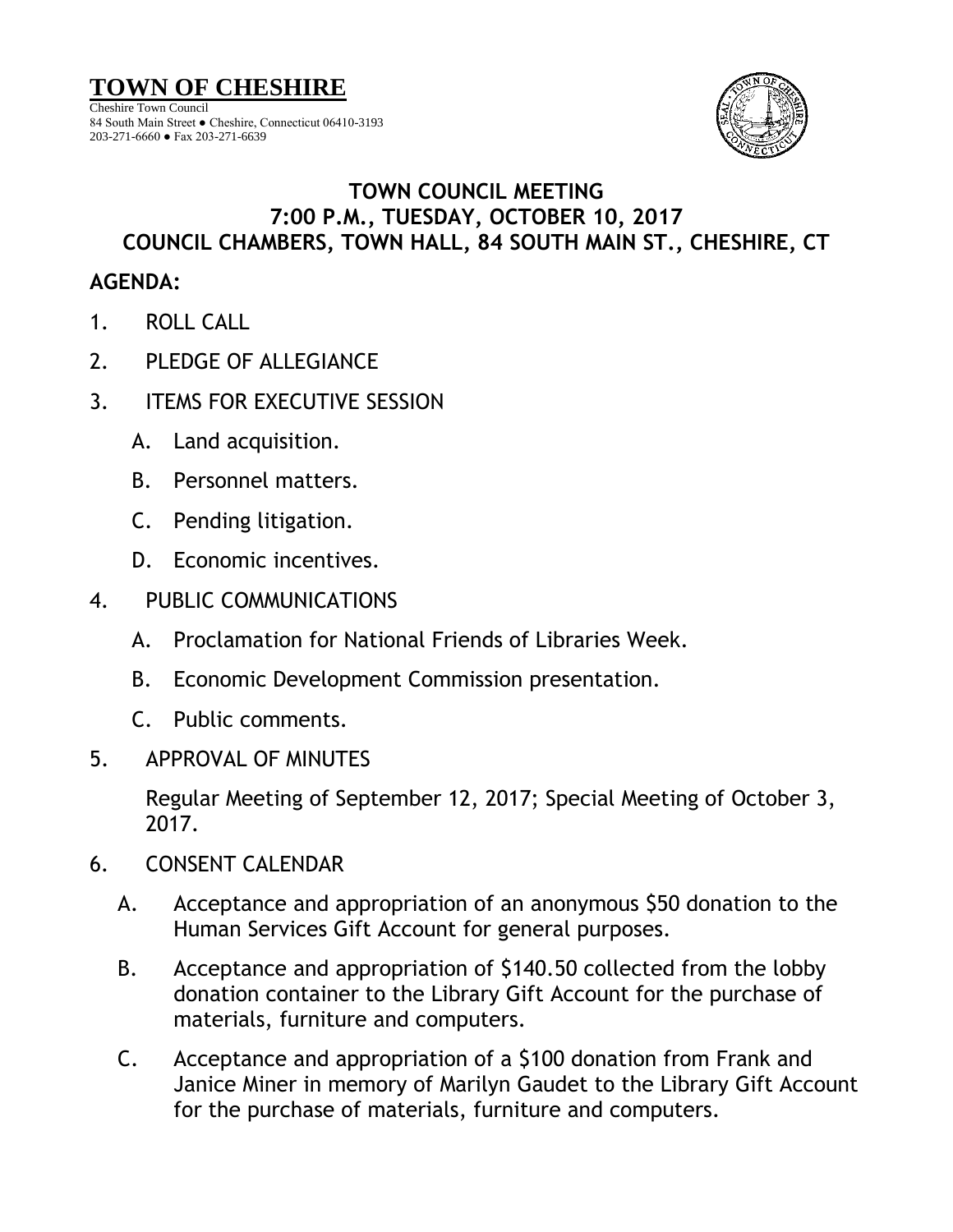- D. Acceptance and appropriation of a \$25 donation from Patricia and Thomas Riley Jr. in memory of Dan Dixon to the Library Gift Account for the purchase of materials, furniture and computers.
- E. Acceptance and appropriation of a \$20 donation from Richard and Ruth Gleeton in memory of Judy Dreher to the Library Gift Account for the purchase of materials, furniture and computers.
- F. Acceptance and appropriation of a \$333 donation from Yellow House events to the Cheshire Fuel Bank.
- G. Acceptance and appropriation of two grant disbursements of \$3,125 each, totaling \$6,250, from the State Department of Education Youth Service Bureau Enhancement Grant to be used to fund positive youth development programs.
- H. Acceptance and appropriation of a \$100 donation from Jean McSweet to the Parks Gift Account for a memorial bench in honor of Judge Oberst.
- I. Acceptance and appropriation of a \$50 donation from Attorney Michael Laden to the Parks Gift Account for a memorial bench in honor of Judge Oberst.
- 7. ITEMS REMOVED FROM CONSENT CALENDAR
- 8. OLD BUSINESS
- 9. NEW BUSINESS
	- A. Design approval and bidding authorization for districtwide generator connections at Cheshire Public Schools.
	- B. Bid waiver for sludge hauler repairs.
	- C. Approval of reallocation of \$60,494 from the Connecticut Department of Emergency Services and Public Protection School Security Competitive Grant to the Technology Reserve Fund for necessary infrastructure upgrades.
	- D. Creation of Middle School Study Group.
	- E. Status re: Strathmore Dam.
	- F. Update on State budget.